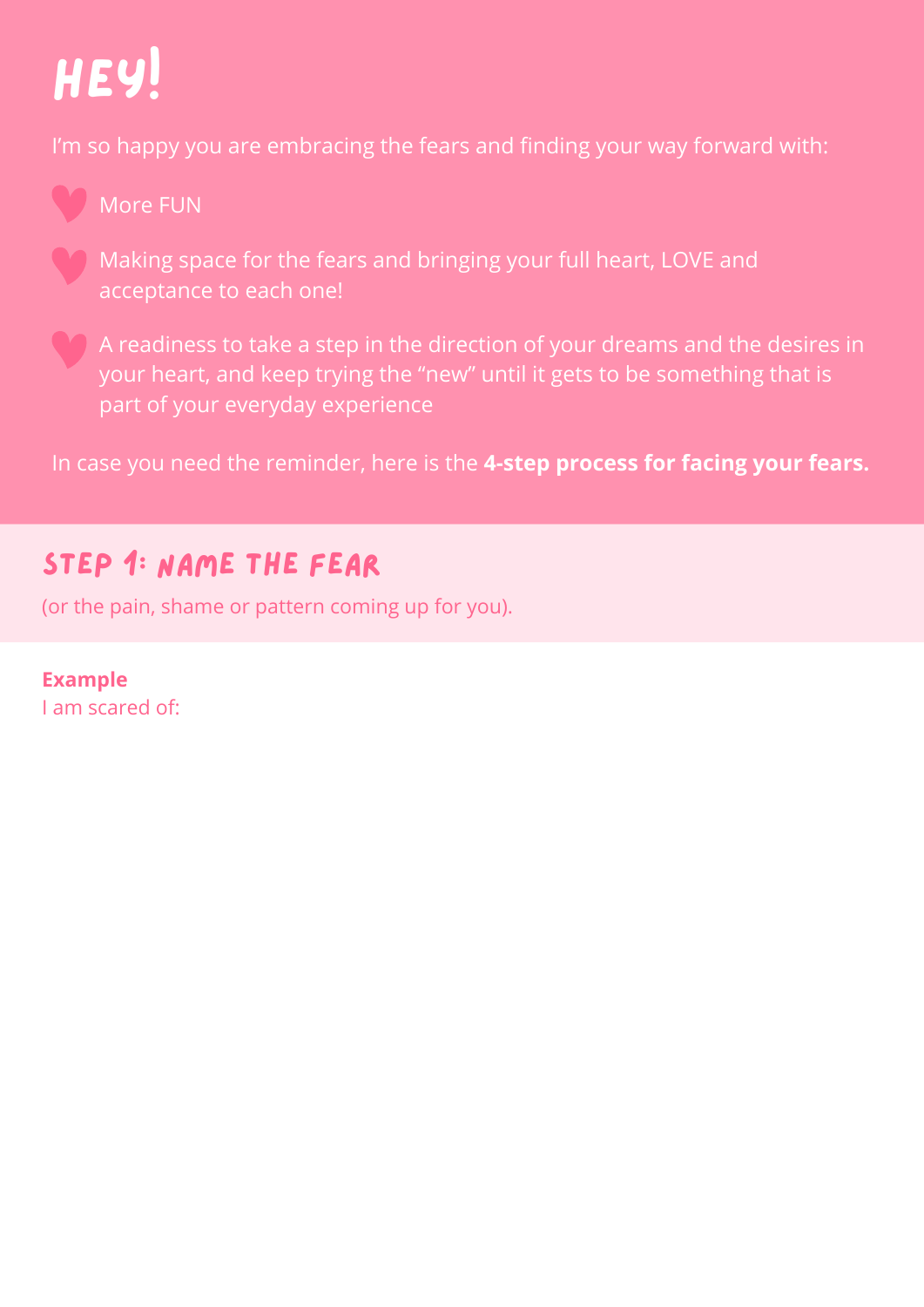# Step 2: Love and Accept whatever the fear is, exactly as it is

Alchemize it by holding space for the fear to simply BE HERE, to express that you are here to simply allow for it, not try to change it…yet somehow, by not trying to change it, acceptance shifts this fully.

**Don't believe me? Try this process out yourself!** Acceptance means you can be okay, even if it never changes.



#### 1 **Share this or hold the space for your fear.**

If you need to start by simply acknowledging it, go slow. You can lean into acceptance when you get more comfortable with holding this space for you. If it's hard, have someone hold that loving and accepting space for you.



# **Connect with the fear that is present before moving into new possibilities.**

You can even say to your fear "I am willing to see you and I welcome in a new possibility or way to play through it).

#### option: ROLE-PLAY or grab your puppets, stuffed animals, your child's toys, or Barbie dolls to act it out.

You are going to have a dialogue with the fear, and then move into acceptance while loving it as it is, right here.

#### Example

**You**: *"Hey fear. What is the scariest part of trying that again for you?"*

**Fear:** *"What if it goes badly? I will be sooooo embarrassed. It may hurt…"*

**You:** *"I hear you. I can understand you are wanting to not feel embarrassed or hurt. It sounds* like you really want to be able to do it, with less fear. I'm right here. I am going to stay here as *long as you need."*

Fear: "Wow, thanks. I like knowing I'm not rushed and it is safe to be here and breathe. I can *see my fear doesn't feel quite the same, because I feel you being present, loving me, honouring me, not rushing me and fully accepting me. It feels nice."*

**You:** *"Of course, you are allowed to feel this and take the time you need."*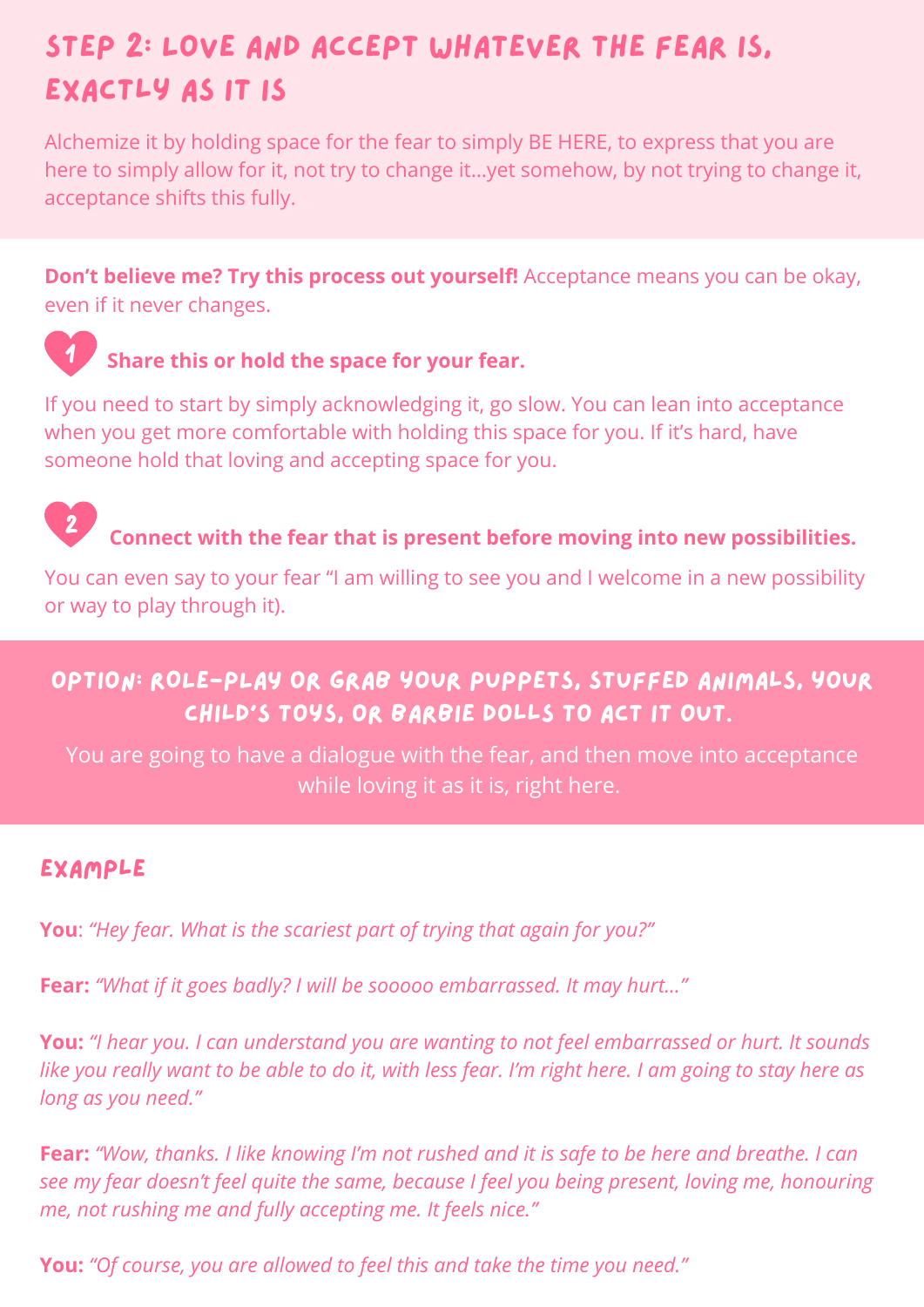# Step 3: pause, step away and play!

Being with the process we learned in chapter 11 and moving beyond "fight or flight" by playing and staying, even if fear is here. Instead of running or going into "fight or flight", we are choosing to slow down, pause and play through it. This is where we activate the parasympathetic nervous system before and after facing a fear to soothe the nervous system and remind yourself that "you can".

Notice that the fear got smaller by "being with it with love and acceptance".

#### **Now, if the fear is still big, leaning on play is the next best step.**

Play a game, do a dance, belt out your favourite songs, read a book or meditate on it. Let yourself be guided to a show or movie that is somehow going to support you through to feel safe enough, confident or ready to move forward even if the fear is still there.

**The key is to lessen the fear and make it so you feel safe enough to face the thing you're scared of or avoiding.**

#### First, remember what you truly want beyond the fear and bring in your "why".

Let this why (what will be possible by doing the thing) be even bigger than the amount of fear that may be left.

The why is the whole reason you are ready to move through the fear and form a new association.

#### **Oftentimes doing the thing is actually what creates the connection, the confidence or the courage to remember your dreams and desires truly are possible and within reach.**

So be with the process and play your way until you are ready for more.

This will lead you to step 4.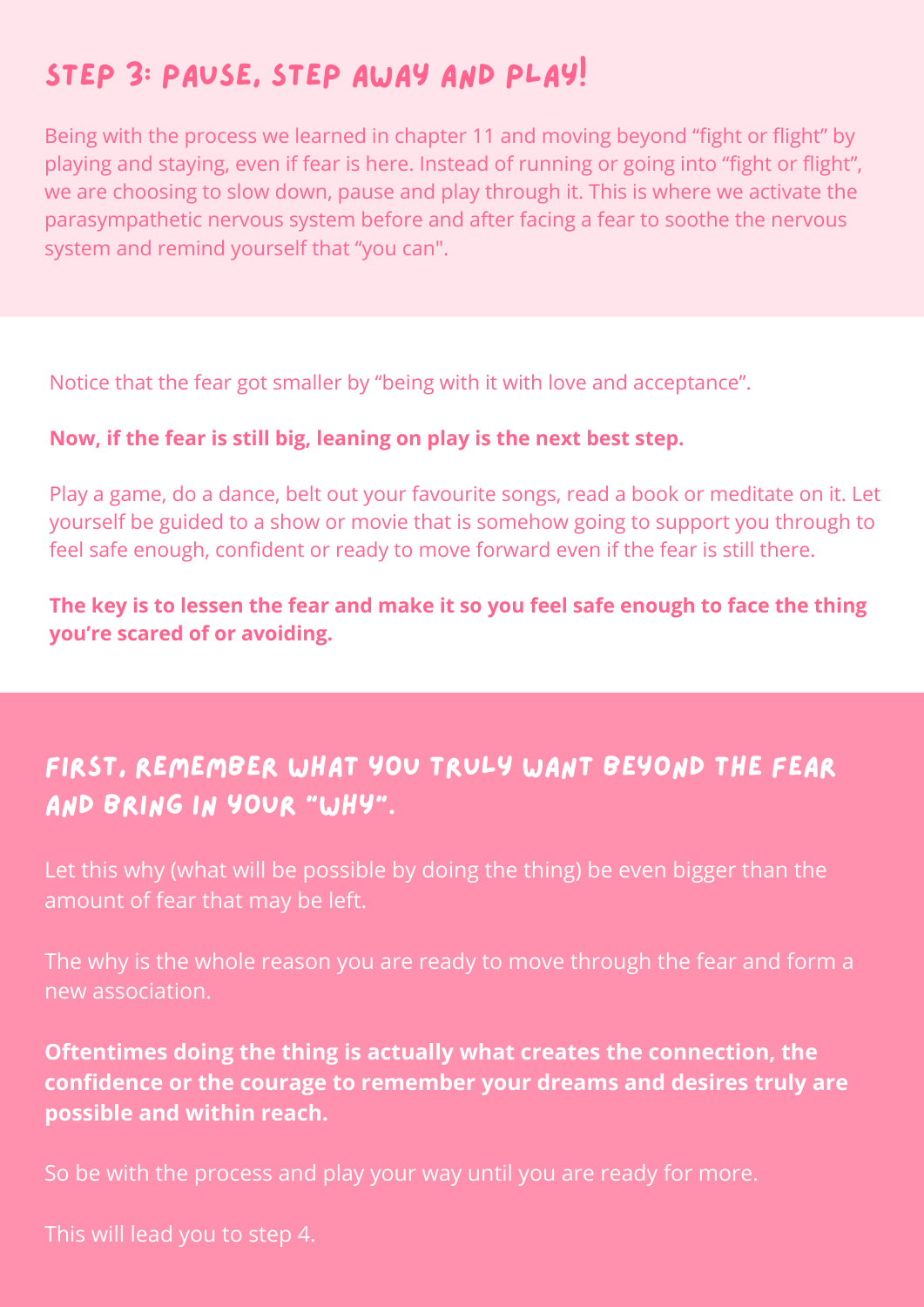### make a list of your stay and play activities

**5 ways I can PLAY when fear comes up:**



# Step 4: Face your fear

Go do the darn thing!!!

#### **As a reminder, here is the breakdown of the 4-step process.**



Name the fear/emotion coming up



2 Love & accept the fear present. Be with it. Honour it. Love on it



Step away & PLAY PLAY PLAY!!!!

Take the imperfect action. Go do the darn thing (or the new things you have never done or have not done for a while!)